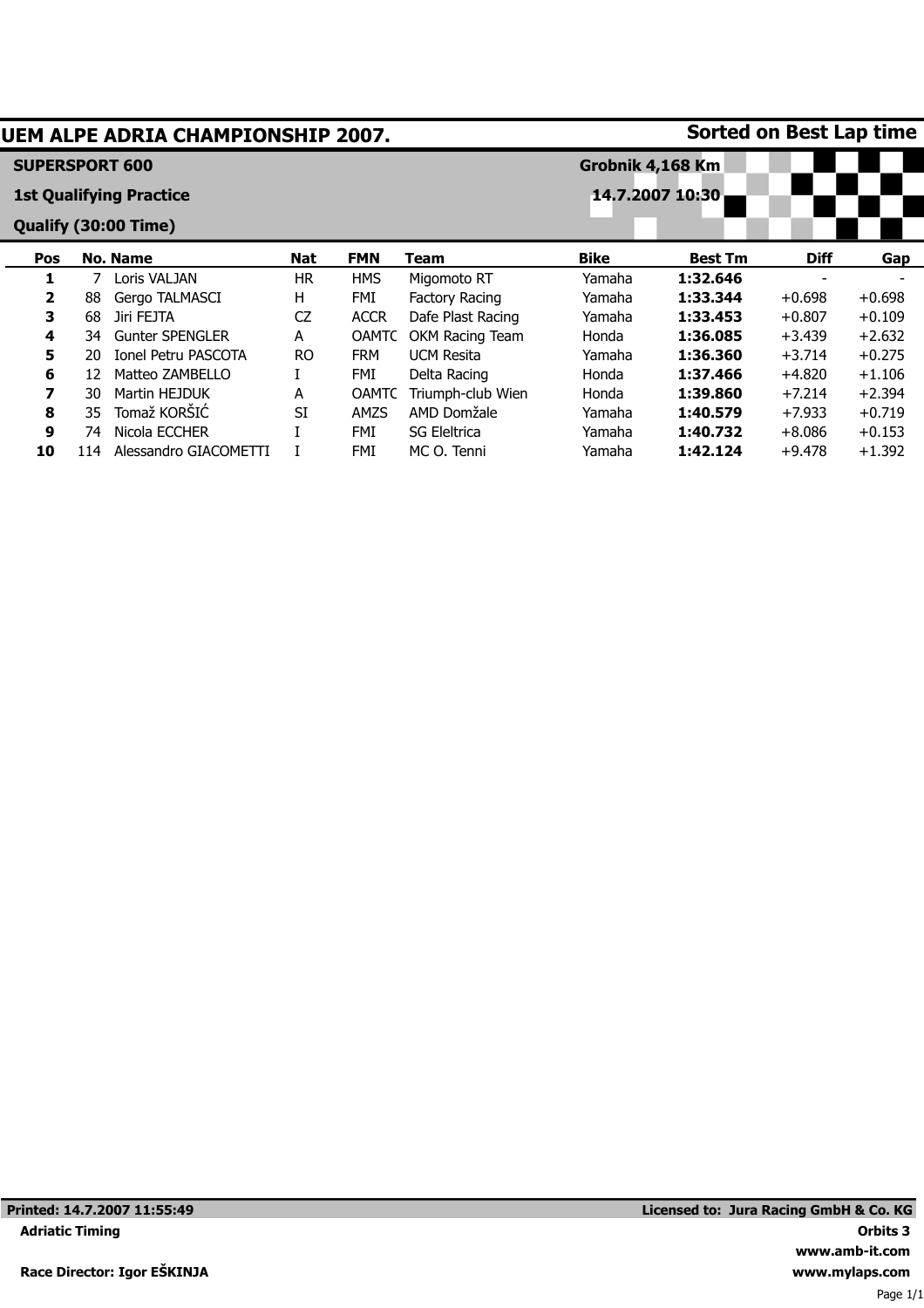## **UEM ALPE ADRIA CHAMPIONSHIP 2007.**

#### **SUPERSPORT 600**

#### **1st + 2nd Qualifying Practice**

**Grobnik 4,168 Km**



| <b>Pos</b> |     | No. Name               | <b>FMN</b>   | Nat       | Team                | <b>Bike</b> | <b>Overall BestTm</b> |          | Diff R1. Best Tm R2. Best Tm |          |
|------------|-----|------------------------|--------------|-----------|---------------------|-------------|-----------------------|----------|------------------------------|----------|
|            |     | Loris VALJAN           | <b>HMS</b>   | <b>HR</b> | Migomoto RT         | Yamaha      | 1:32.646              |          | 1:32.646                     | 1:33.153 |
| 2          | 88  | Gergo TALMASCI         | FMI          | H.        | Factory Racing      | Yamaha      | 1:33.344              | $+0.698$ | 1:33.344                     | $-1 - -$ |
| з.         | 68  | Jiri FEJTA             | <b>ACCR</b>  | CZ        | Dafe Plast Racing   | Yamaha      | 1:33.453              | $+0.807$ | 1:33.453                     | $-1 - -$ |
| 4          | 20  | Ionel Petru PASCOTA    | <b>FRM</b>   | RO.       | <b>UCM Resita</b>   | Yamaha      | 1:34.975              | $+2.329$ | 1:36.360                     | 1:34.975 |
| 5.         | 34  | <b>Gunter SPENGLER</b> | <b>OAMTC</b> | A         | OKM Racing Team     | Honda       | 1:36.059              | $+3.413$ | 1:36.085                     | 1:36.059 |
| 6          | 35. | Tomaž KORŠIĆ           | <b>AMZS</b>  | SI        | AMD Domžale         | Yamaha      | 1:36.963              | $+4.317$ | 1:40.579                     | 1:36.963 |
| 7          | 12  | Matteo ZAMBELLO        | FMI          |           | Delta Racing        | Honda       | 1:37.466              | $+4.820$ | 1:37.466                     | 1:37.667 |
| 8          | 47  | Uroš NARALOČNIK        | <b>AMZS</b>  | <b>SI</b> | Inotherm RT         | Honda       | 1:38.925              | $+6.279$ | $-1 - - -$                   | 1:38.925 |
| 9          | 30  | Martin HEJDUK          | <b>OAMTC</b> | A         | Triumph-club Wien   | Honda       | 1:39.799              | $+7.153$ | 1:39.860                     | 1:39.799 |
| 10         | 74  | Nicola ECCHER          | FMI          |           | <b>SG Eleitrica</b> | Yamaha      | 1:40.732              | $+8.086$ | 1:40.732                     | 1:41.097 |
| 11         | 114 | Alessandro GIACOMETTI  | FMI          |           | MC O. Tenni         | Yamaha      | 1:42.124              | $+9.478$ | 1:42.124                     | 1:43.676 |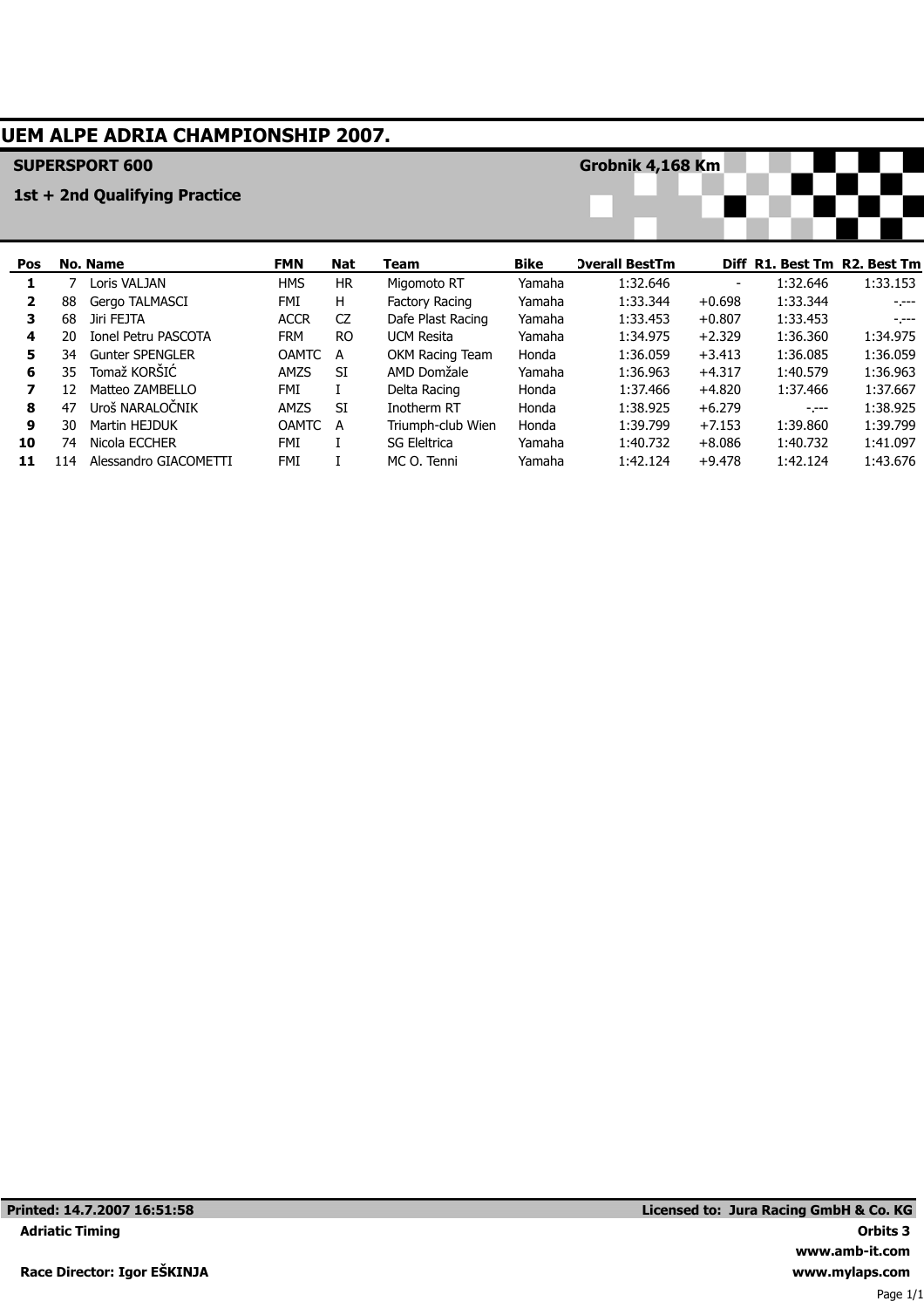### **UEM ALPE ADRIA CHAMPIONSHIP 2007.**

**SUPERSPORT 600**

**Race - Final Starting Grid**

**Race (11 Laps)**

# ,,,,,,,,,,,,,,,,,,,,,,,,,,,,,

**Grobnik 4,168 Km**

**15.7.2007 14:25**